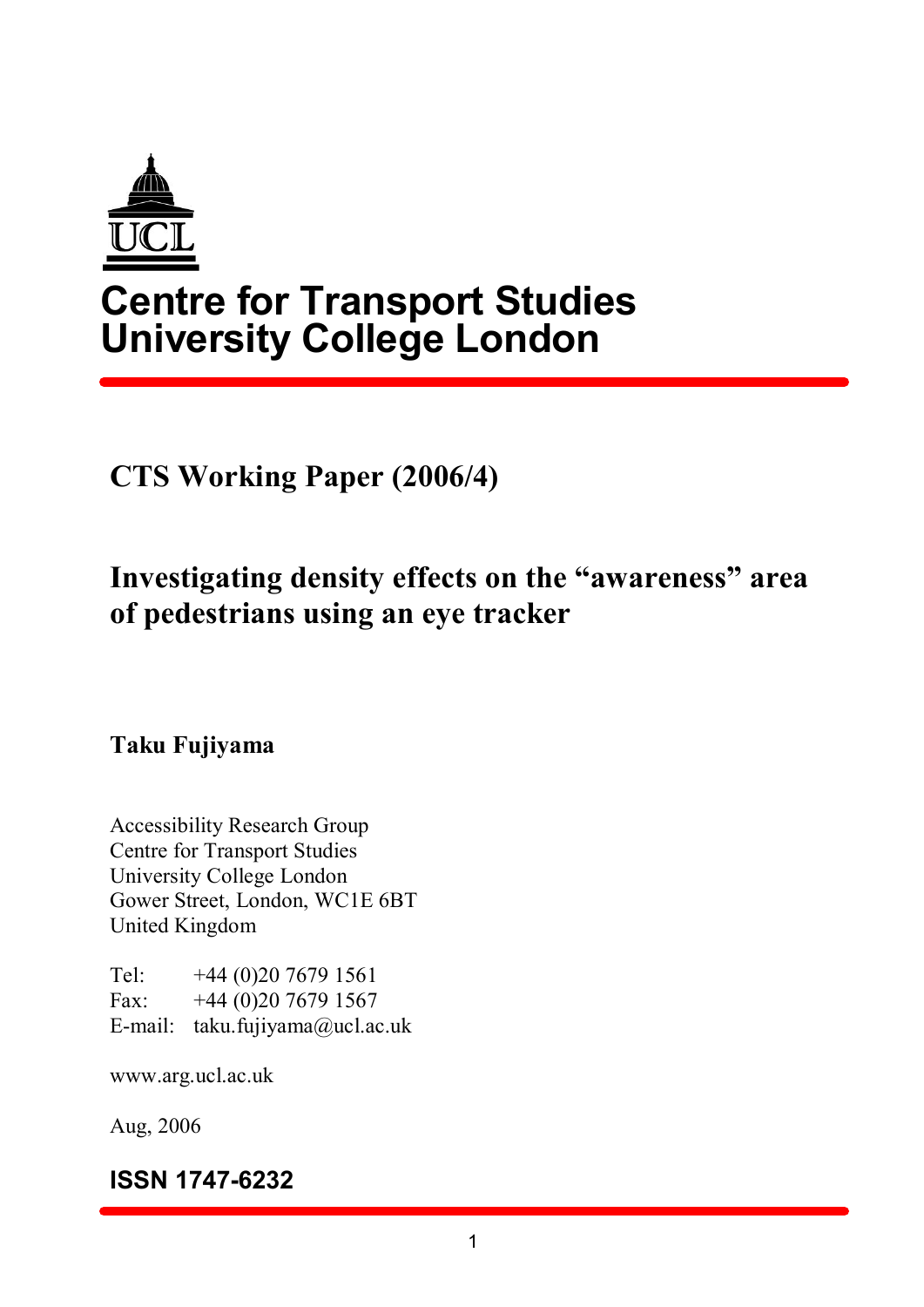#### **Abstract**

Understanding behaviour of pedestrian is important for planning and/or design of large public transport facilities. The presented research looks at the "awareness" area, the area where the pedestrian is aware of other oncoming pedestrians. The research focuses on how the size and shape of this area changes according to the density. Employed in the research is an eye tracker, with which we can locate where the pedestrian fixates. Experiment will be performed to examine how fixation patterns change according to the density. The results will be of use for more sophistication of representation of collision avoidance in pedestrian simulations.

#### **Key Words**

awareness area, collision avoidance, density, eye tracker, pedestrian simulation

## **Definition of words**

- · *awareness area*: the area in front, side, and back of the pedestrians where he/she scans/monitors presence/behaviour of other pedestrians
- *collision avoidance*: the phenomenon where two (or more) pedestrians, who are walking toward each other, avoid collision against each other



Collision avoidance distance distance

Fig.1 collision avoidance

· *collision avoidance distance*: the distance between two pedestrians when two pedestrians (or one pedestrian) start avoiding collision with each other (an oncoming pedestrian)

### **Acknowledgement**

This research project is a part of PAMELA (Pedestrian Accessibility Movement Environment LAboratory) project funded by EPSRC (Engineering and Physical Science Research Council, United Kingdom).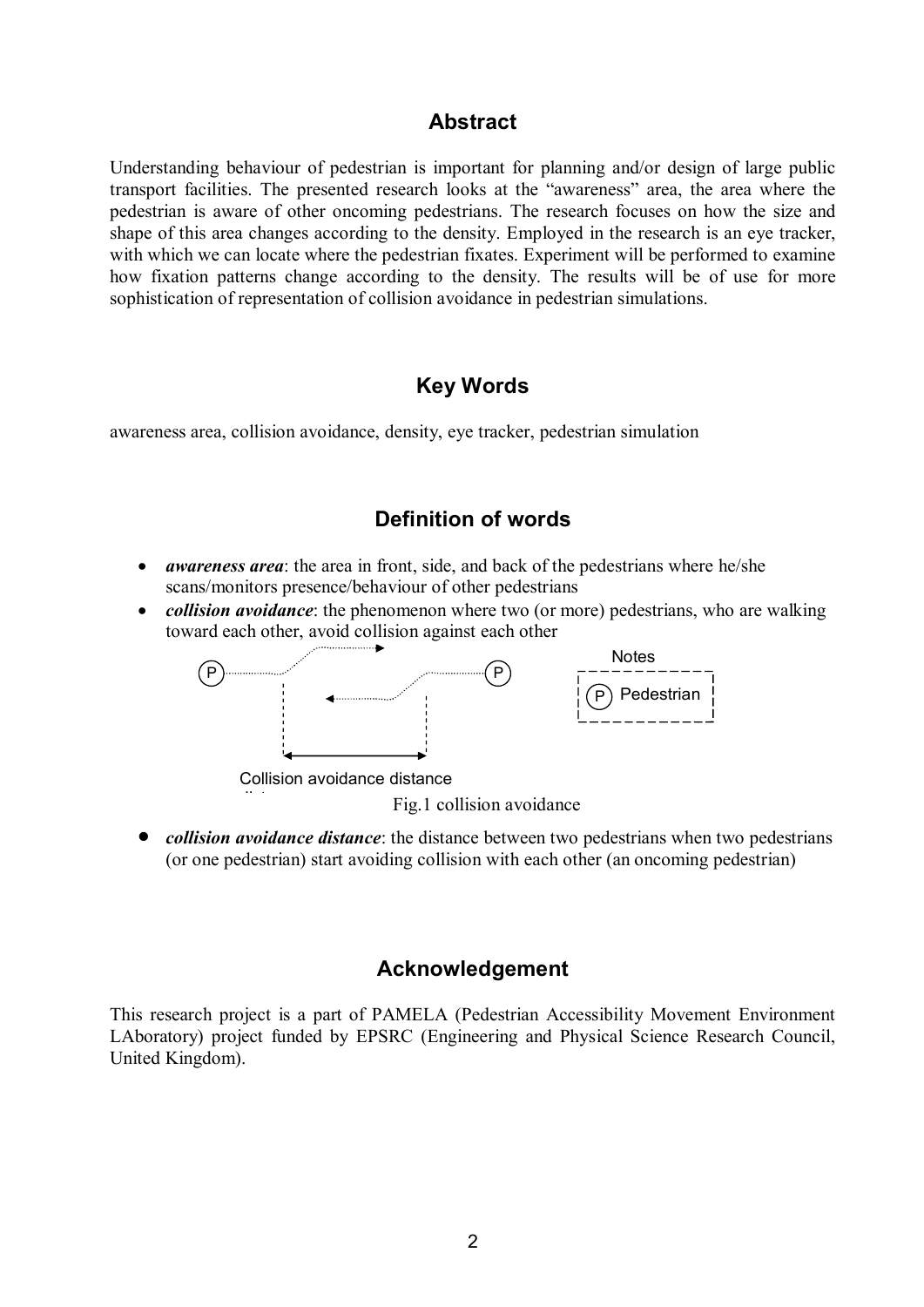#### 1. Introduction

Understanding use of space of pedestrian is important for planning and/or design of large public transport facilities. Without detailed knowledge on this, it is impossible to create appropriate and comfortable space for pedestrians.

Such understanding is also of great use for development of pedestrian simulations. With this pedestrian simulation, planners and designers can predict movement of pedestrians as a result of installation or modification of facilities, for example locating a new coffee shop in a railway station. Because of usefulness, pedestrian simulations are largely involved in various planning processes as an essential planning or design tool.

In pedestrian simulations, collision avoidance, the phenomenon where pedestrians avoid each other, is an essential part because how to avoid other pedestrians affects how much space the pedestrians uses. In order words, collision avoidance largely affects the output of the simulation, i.e. how many pedestrians can use a certain space. Researchers and developers have spent considerable efforts to develop collision avoidance algorithms and to represent collision avoidance in the simulation as it takes place in the real world.

Pedestrian simulations have been used mainly to represent an eccentric situation, such as evacuation inside the building or in the event venue, where it is very crowded and pedestrians avoid each other at the very last moment (before colliding with each other) or after colliding with each other. The simulation algorithms, some of which are based on fluid dynamics theories, are capable to represent such situations. However, as pedestrian simulations are employed in more and more situations, simulations are now required to represent also less crowded situations. Problems here are that, firstly there has been little research on how characteristics of collision avoidance (i.e. collision avoidance distance) changes according to the density, and secondly the current simulations are not always capable to represent collision avoidance in non-dense situations.

It has been already known that, in less crowded spaces, pedestrians avoid each other at an earlier stage than in crowded space (Wolff, 1973; Collett and Marsh, 1981; Burgess, 1983). However, these studies are qualitative (and observational). On the other hand, a quantitative approach is desirable in order to provide data of collision avoidance characteristics for pedestrian simulations.

3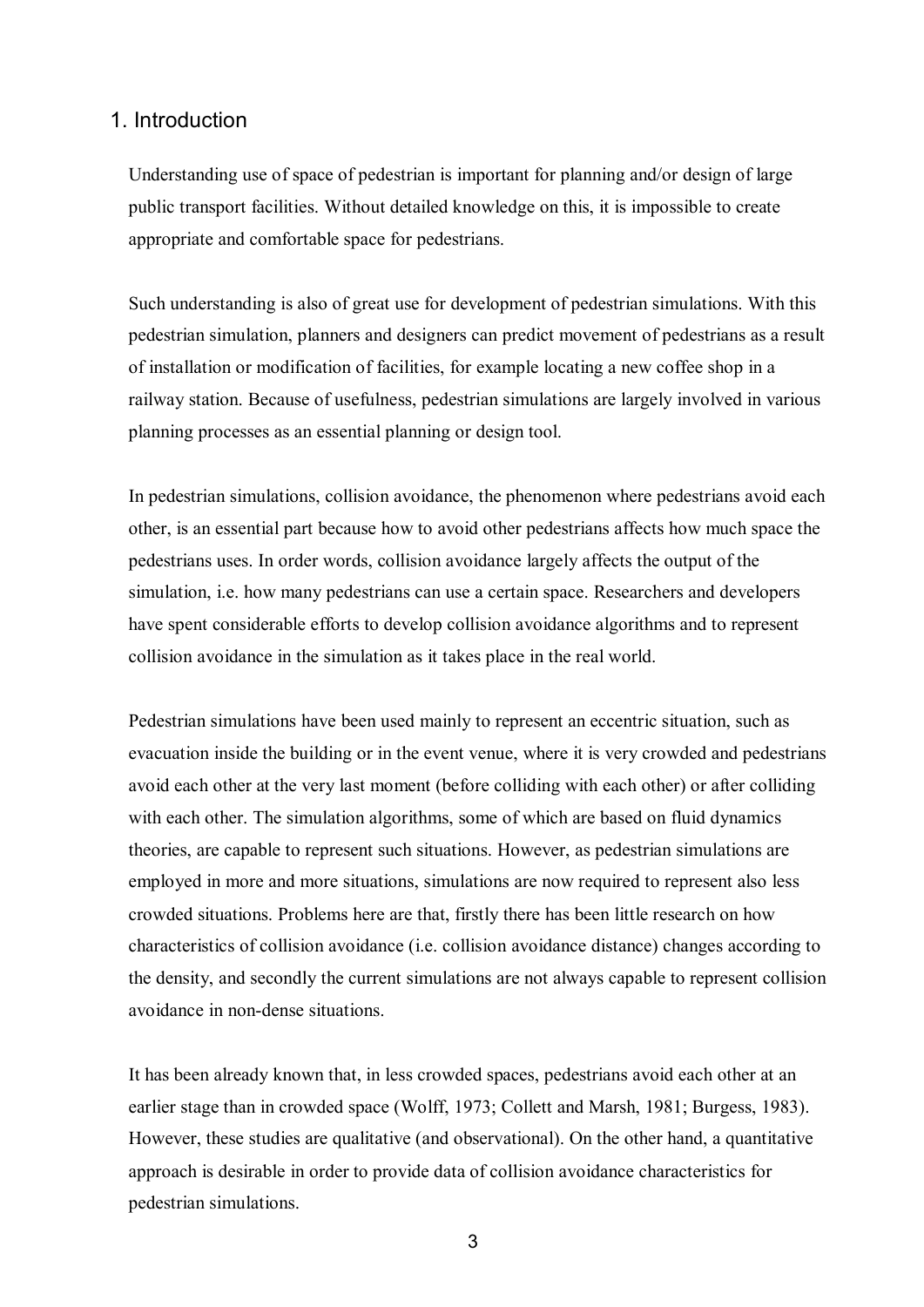There have been a good number of studies on the territory of people, and this research topic is called "Proxemics". The results of these studies offer interesting knowledge about the area where man is aware of other people (See Fujiyama, 2005). However, most of these studies have been on stationary participants, and it is envisaged that pedestrians, who are walking, show different results.

In order to investigate alteration of collision avoidance of pedestrians according to the density, it would be of use to start off with looking at how pedestrians perceive other pedestrians and how this changes in a variety of densities. Cepolina and Tyler (2002) proposed the notion of the "awareness area" that each pedestrian has a certain sensory area, and if another pedestrian comes into this area, the pedestrian perceives this new-oncoming pedestrian and takes an appropriate action (i.e. changing the direction to avoid collision with the oncoming pedestrian). We base our investigation on this notion and examine how the awareness area of pedestrians changes according to the density.

The purpose of the research set out with this paper, is to examine how the size and shape of the awareness area changes according to the density. The results would be of great use for development of collision avoidance algorithms of pedestrian simulations in various densities, and thus aid further sophistication of pedestrian simulations.

#### 2. How do we carry out the research?

It is impossible to totally understand the size and shape of the awareness area because even the state of the art neurological science cannot fully explain the whole human perception system of space or environments. However, as the first step of investigation of the awareness area, this research concentrates on fixation patterns of pedestrians in collision avoidance, and employs an eye tracker, with which it is possible to locate where pedestrians fixate.

Eye tracker is the device developed to analyse fixation of people. The device consists of two cameras; one looks at the scenery view of the participant and the other scans and analyses movement of an eyeball of the participant. Synchronising the eyeball movement data with the scenery video images allows us to locate, on the scenery video image, where the participant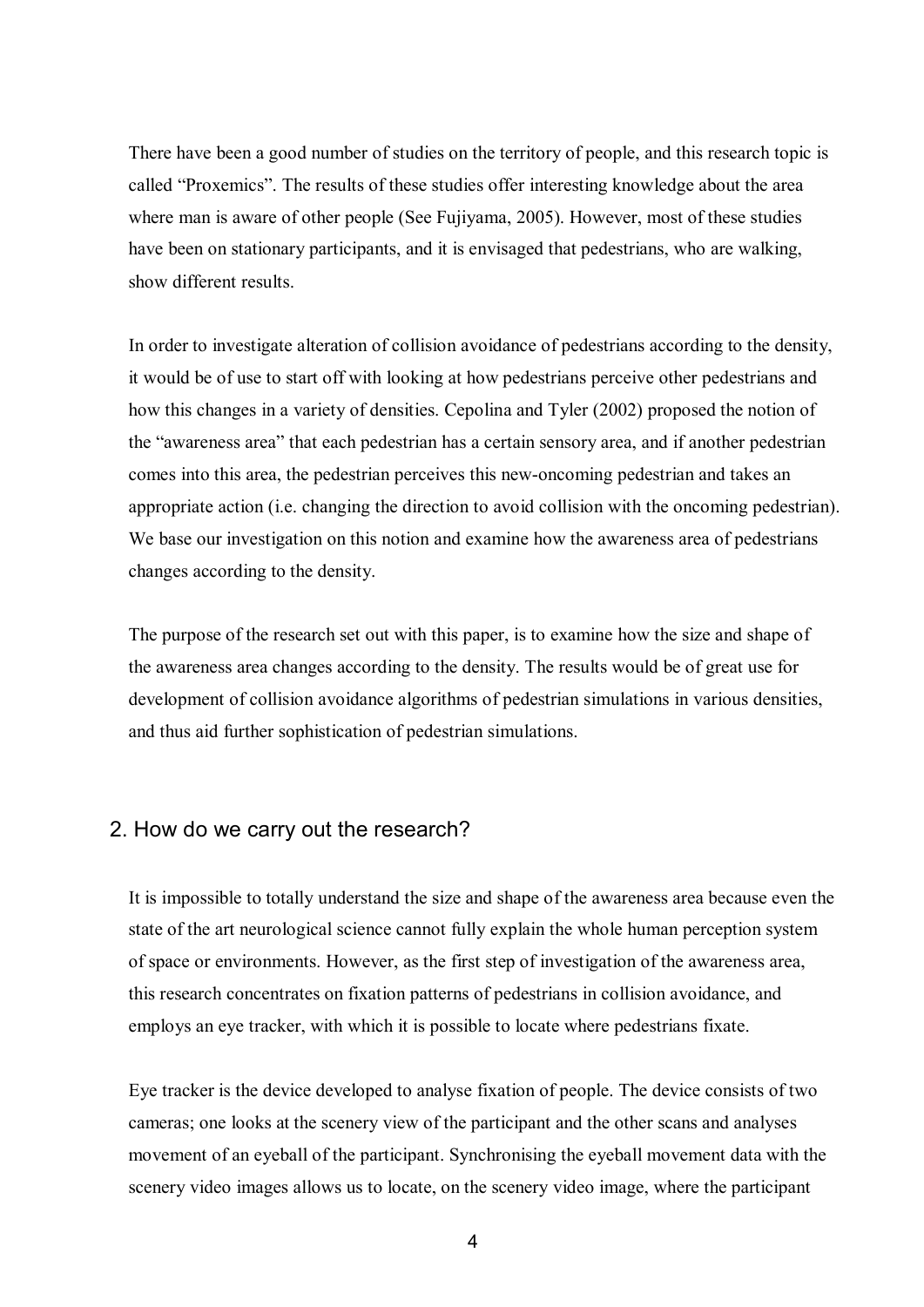fixates. In this research, we use the IView X system manufactured by SMI (See reference section). Advantages of the IView X system are that cameras are mounted on a bicycle helmet, and that scenery video images and eyeball movement data are ratio-transmitted to a computer. Because the bicycle helmet fits well to the head of the participant and the participant only needs to carry a small battery pack (rather than whole recording device), the participant becomes, after a few minutes of exercise, less conscious about the system and his/her fixation being examined.

It is important "to distinguish the retinal image and what man perceives." (Hall, 1966). This means that, although an object is situated just in front of a pedestrian, the pedestrian doesn't always perceive the object. It is often observed that an absent-minded pedestrian falls over a gap, which is obviously situated on his/her way but he/she may not have been aware of. In this sense, it may be not appropriate to assume that the pedestrian is all time aware of the objects situated in a certain area, say, within 5 meter front of him/her. Examining where to place fixation certainly would help to investigate where the pedestrian is aware of.

It should be noted that pedestrians perceive environment not only by fixating but also by other visual recognition systems, for instance, peripheral vision. In peripheral vision, "the ability to see colour diminishes… (, whereas) the perception of movement is enhanced" (Hall, 1966). This means that, if the pedestrian doesn't fixate an oncoming pedestrian in front (but not in straight-front), this pedestrian doesn't necessarily ignore the pedestrian. (Fig. 2 shows the structure of the retina and how people see objects.)



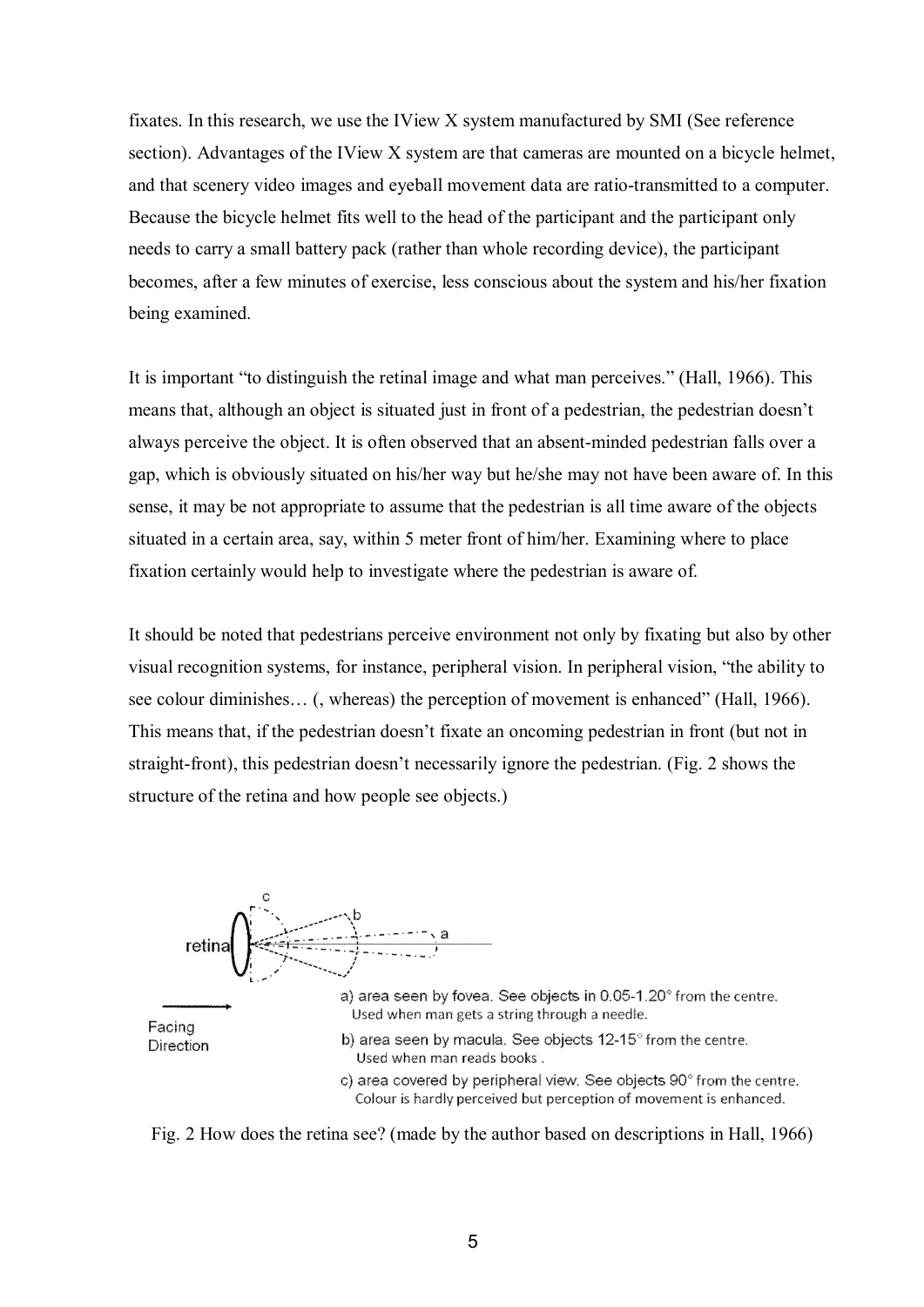Also, we know the sound plays an important role of perception of other pedestrians. People can perceive an oncoming person on the back side by hearing noises. Also, "the ability to localise sound sources ... will indicate the appropriate direction to direct visual attention" (Moore, 1982), which infers that it may be inappropriate to separate sound perception from visual perception.

Unfortunately, eye tracker doesn't tell us about peripheral vision nor the area where the pedestrian is audiologically aware of. Nevertheless, it would be interesting to see how fixation behaviour, which may be a basic behaviour in human visual perception system, differs according to the density. We could say that, as long as a pedestrian fixates an oncoming pedestrian, this pedestrian is aware of the oncoming pedestrian. Investigating alteration of fixation patterns according to the density may help us understand more about alteration of the size and shape of the awareness area according to the density.

#### 3. Conclusion

This research will investigate how fixation patterns of pedestrians alter according to the density. It is impossible to determine the size and shape of the awareness area only by the eye tracker, yet examining alteration of fixation behaviour of pedestrians according to the density may provide us with further insights about density's effects on the awareness area. Such insights help us to understand alteration of collision avoidance according to the density, and thus to represent collision avoidance more sophisticatedly in pedestrian simulation models.

### References

*(The web address cited was current on 01 Aug 2006.)*

- · Burgess JW, 1983, Interpersonal spacing behavior between surrounding nearest neighbors reflects both familiarity and environmental density, *Ethology and socio-biology*, **4**, pp11-17
- · Cepolina EM, Tyler NA, 2001, Un modello esplicito per il comportamento pedonale. (An explicit model for the pedestrian behaviour) Paper presented at Annual Convention "Metodi e Tecnologie dell'Ingegnaria dei Trasporti", Reggio Calabria, Italy, Dec. 2001. (Full version in press) (In Italian)
- · Collett P, Marsh P, 1981, Patterns of public behaviour: Collision avoidance on a pedestrian crossing, in *Nonverbal communication, interaction, and gesture: Selections from 'semiotica' (Approaches to semiotics;*